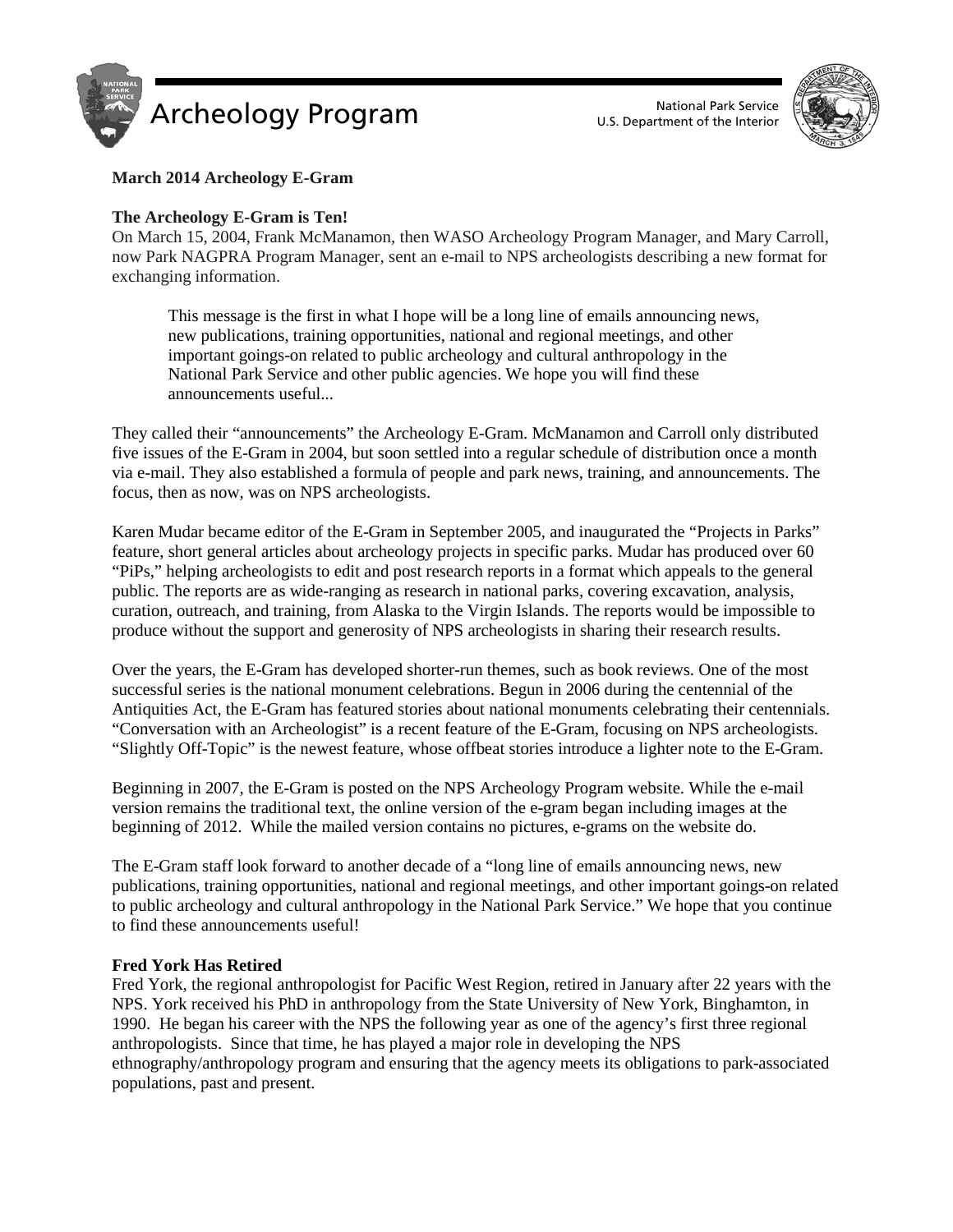York came to the NPS as "a four field anthropologist," with a background in cultural anthropology, physical anthropology, archeology, and linguistics. His generalist skill set served him well as he learned to navigate the complex legal and political terrain of tribal consultation and ethnographic resource management. His first assignment was with a "NAGPRA SWAT team" whose job was to coordinate the repatriation of human remains stored in the museum at Fort Vancouver NHP. With the merger of the Pacific Northwest and Western Regions in 1995, York's responsibilities expanded to encompass consultation with tribes and other populations in California, Nevada, and the Pacific Islands. Learning about these groups "was like going through another PhD program on my own," he recalls.

Over his career, York worked closely with parks to help them consult effectively with any park-associated populations in the development of resource management programs. He coordinated contracts for research projects, mentored archeologists and anthropologists, and was a contact and advisor for NAGPRA-related projects.

In addition to his work for the region, York also contributed to national programs, including pushing for a clearer, more accommodating approach to Native American plant gathering. Throughout his career, he also reviewed applications for the tribal grants program, an experience that "gave me a tremendous opportunity to learn about tribes from across the nation."



Memorable projects include his involvement in a 1997 special resource study for the Bear River Massacre Site in Idaho, during which York gathered information on the site from Shoshone descendants of the massacre victims; and his work on the general management plan for Minidoka NM, during which he met with Japanese American groups from Alaska to Southern California to better understand their views of the significance of the monument and to provide a foundation for its effective management. Through these experiences, he gained heightened appreciation for diversity and for the importance of "building relationships with people and communities."

During his career, York maintained a strong insistence on building a professional culture in NPS anthropology and in cultural resource programs as a whole. As he puts it: "There is a role for anthropology and social science in providing service to the NPS to more effectively work with park associated populations, and to help present to park visitors aspects of American heritage they wouldn't otherwise have known about."

York will continue living in Seattle, but plans to spend more time with family on the East Coast. He also intends to work on writing projects that draw on his research and NPS experience, including a history of Native Americans in Yosemite and another on tribes in the Great Basin. His friends and colleagues wish him all the best for his retirement.

## *By David Louter*

## **NPS Archeology Resource Manual Chapter on Cultural Resources and Fire Online**

The NPS Archeology Program is pleased to announce that guidance on cultural resources and fire is now available online. Although residing in the Archeology Resource Manual, the scope of the guidance includes all NPS categories of cultural resources; and all types of fire situations, including wildland fire,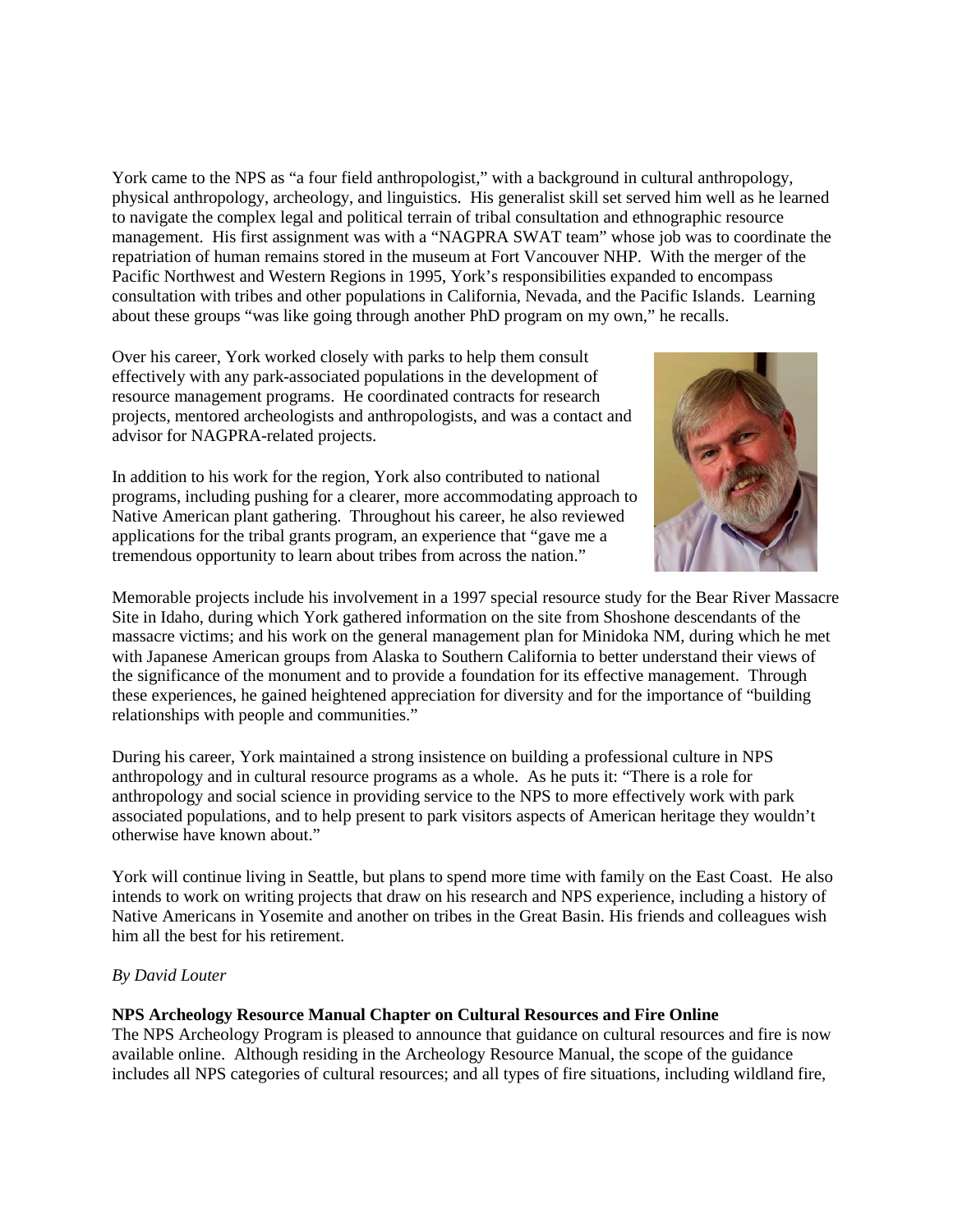structural fires, and fuel reduction projects. In addition to guidance, there are many links to useful documents, tools, and other websites.

This guidance module is the result of collaboration between the Fire and Aviation Management Program, and the efforts of many dedicated people in cultural resources and wildland and structural fire programs.

More information about the guidance is available in an ArcheoThursday webinar on the Archeology Program website a[t http://www.nps.gov/archeology/tools/webinarsFY13.htm](http://www.nps.gov/archeology/tools/webinarsFY13.htm) and scroll down to the "Research in Parks" presentation.

Access the cultural resources and fire guidance by going to the front page of the archeology resource manual at<http://www.nps.gov/archeology/npsGuide/index.htm>

**Contact:** Karen Mudar, NPS Archeology Program (202) 354-2103

## **Bandelier National Monument Uses Laser Scanning to Record Pueblo**

Bandelier NM has completed 3D laser scan documentation for the western half of Long House Pueblo, a 15<sup>th</sup> century communal cavate pueblo in the monument's Frijoles Canyon visitor area. A total of 241 petroglyphs were documented, approximately sixfold more than had been expected by park staff. A high density of petroglyphs follows the prehispanic roofline of Long House Pueblo, however, most are not easily discernible due to erosion of the soft native tuff geology.



3D ortho-photomosaic with petroglyphs and post inserts identified. Photomosaic by Western Mapping Company

The 3-year project began with field data collection, consisting of laser scanning 120 lineal meters of the ground level architectural remains, and the cliff face up to 14 meters above the ground surface. The petroglyph analysis benefited from the 1-to-3mm resolution of the laser scan, in combination with iterative modeling techniques that enhanced the visibility of these poorly-defined elements. The project developed planimetric views, ortho-photomosiac elevations, and petroglyph analysis. 3D animations. were developed that depict current-day conditions of the archeological remains and then transition to a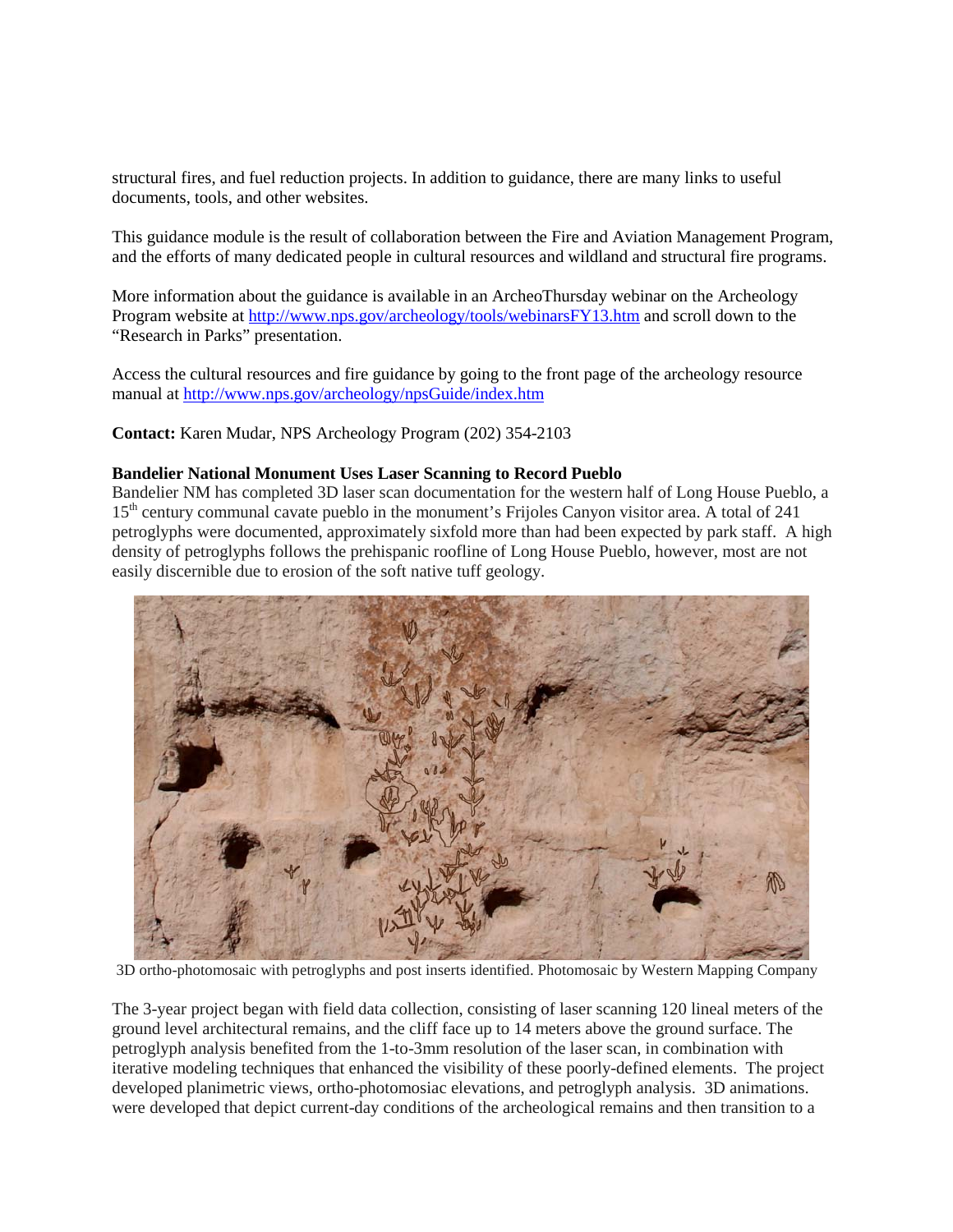reconstructed visualization of the cavate village at the time of occupancy, with comprehensive architectural detail. The intent of the animations is to aid visitor, staff and scholarly understanding and interpretation of the site, which is a display archeological site in the monument.

Tribal consultation occurred at the outset of the project, and results are being shared with affiliated pueblos for incorporation into tribal education programs.

Special thanks are due to Shannon Dennison Wallat for originating the project and to Paul Chattey for assistance in funding the work.

Reconstruction of Long House Pueblo animation can be viewed at: <https://www.facebook.com/photo.php?v=10152128633075155&set=vb.128683495154&type=2&theater>

Cavates of Long House Pueblo animation can be viewed at: <https://www.facebook.com/photo.php?v=10152126751165155&set=vb.128683495154&type=2&theater>

**Contact**: Barbara Judy, Sarah Stokely and Rachel Adler at (505) 672-3861

#### **NPS Investigates Disappearing Alaska Archeological Sites**

Rising sea levels, frequent storms, flooding and thawing permafrost are causing archeological sites along the Alaskan coast in the Western Arctic National Parklands to disappear at an alarming rate. Scientists with the NPS estimate nearly 350 feet of beachfront property has been lost to coastal erosion the past 60 years and, with that property, an untold number of important links to the past have also sloughed off into the ocean.

A large scale, multi-year archeological project involving survey and excavation will continue this summer in two of the four parks in Western Arctic National Parklands, said Michael Holt, chief of cultural resources. Now in its third year, the project, in partnership with Portland State University, involves documenting, evaluating and excavating of the most relevant and sensitive archeological sites at Bering Land Bridge National Preserve and the Cape Krusenstern NM -- those at the greatest risk of disappearing.

While most of the findings -- sled runners, animal bones, and subterranean house remains -- are common, there is always the possibility that some distinctive feature or item will be found that links the past to the present in a new way. Food remains, remnants of transportation, tools and hunting implements all offer a glimpse into a past way of life. The artifacts can also give scientists a better understanding of how people have adapted to changing resources.

The seaside areas around Ikpek and Arctic Lagoons, southwest of Shishmaref have been surveyed and inventoried by crews over the past two summers, while the eastern shores of the lagoons as well as the coastal side of Cowpak Lagoon, located north of Shishmaref, are on the agenda for this summer.

Nearly 75 percent of the northern Seward Peninsula shoreline -- about 215 miles -- has been actively eroding since 1949, while 59 percent of the Cape Krusenstern coastal shoreline, north of Kotzebue, has been washing away since that same year.

*From story by Jillian Rogers, The Arctic Sounder*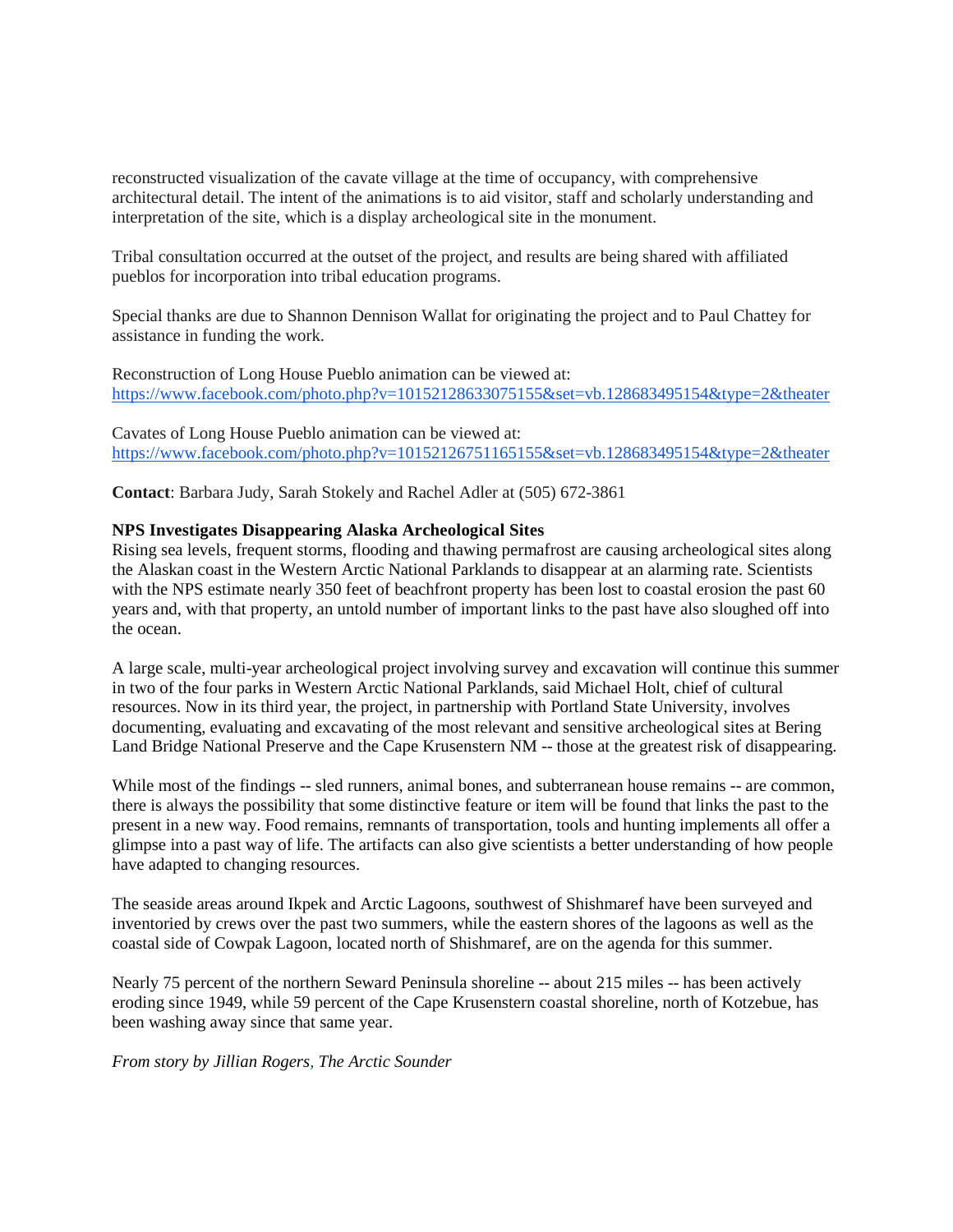# **NPS Awards \$525,000 to Protect Four Civil War Battlefields**

The NPS has announced that more \$525,000 in grants from the Land and Water Conservation Fund will help preserve more than 120 acres of land at 4 threatened Civil War battlefields. The grant projects are at the Mill Springs (KY), Bentonville (NC), Appomattox Courthouse (VA), and Aldie (VA) battlefields.

The grants are from the NPS American Battlefield Protection Program, one of more than a dozen programs administered by the NPS that provide states and local communities technical assistance, recognition, and funding to help preserve their history and create close-to-home recreation opportunities. Consideration for the Civil War battlefield land acquisition grants is given to battlefields listed in the NPS Civil War Sites Advisory Commission Report on the Nation's Civil War Battlefields.

Grants are awarded to units of state and local governments for the fee simple acquisition of land, or for the non-federal acquisition of permanent, protective interests in land (easements). Private non-profit groups may apply in partnership with state or local government sponsors. Complete guidelines for grant eligibility and application forms are available online at: [http://www.nps.gov/history/hps/abpp.](http://www.nps.gov/history/hps/abpp)

**Contact:** Elizabeth Vehmeyer, Grants Management Specialist, at 202-354-2215.

# **New Discovery at Petersburg National Battlefield**

An avocational Civil War study group made an exciting discovery at Petersburg NB in February – undocumented tunnels for placing explosives and countering possible enemy lines. The Civil War Fortifications Study Group (CWFSG), an offshoot of the Civil War Sites Advisory Commission, now in its  $22<sup>nd</sup>$  year, has met every year at a different site to examine earthworks associated with the Civil War. This was the group's third visit to the area, which preserves an astounding array of resources.

Only 25 miles south of Richmond, Petersburg was the  $7<sup>th</sup>$  largest city in the Confederacy and an important supply center to the Confederate capital. In June 1864, Federal troops began a siege of the town that lasted 10 months. The siege involved 180,000 Federal and Confederate troops, front lines extending 35 miles around the city, and 150 miles of trenches, some that were inspected by the study group.



The Civil War Fortifications Study Group inspects trenches on private land near Petersburg NB

One of the most iconic Civil War features at Petersburg is "The Crater," site an underground explosion that destroyed a portion of the Confederate lines and touched off a battle that did not end well for the Federal army. Well interpreted by the park, the Crater is still visible, as is the collapsed tunnel that was dug by Federal troops, miners from Pennsylvania, to lay explosives. Digging beneath fortifications goes back as far as warfare – the Biblical battle of Jericho may be the first documented instance of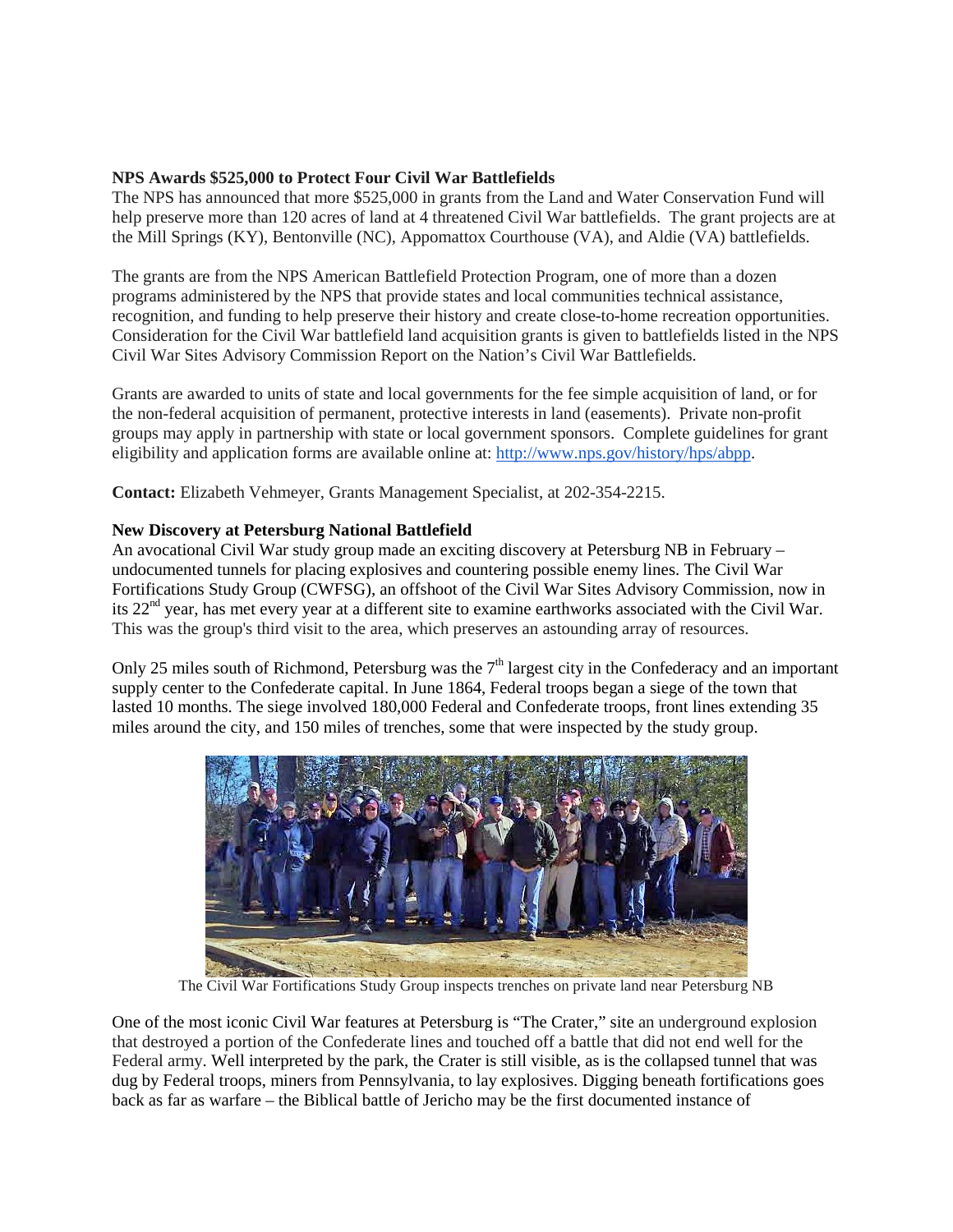undermining fortifications. Wall collapse in Biblical times was achieved by burning underground wooden supports at a specific time (coordinated by a trumpet), by late Medieval times gunpowder was planted and detonated to destroy fortifications. The tunneling process itself had changed little since 1400 BCE.

Examples of mining are not rare at Petersburg. In addition to tunnels to lay mines, there were many countermines to intercept enemy tunnels, and listening wells – shafts to better hear tunneling movements. The study group, using the research of members NPS historian David Lowe and independent historian Phil Shiman, made an exciting discovery by locating two examples of collapsed counter-mining that had not been previously recognized and are well preserved. Pencil lines on historic maps, when groundtruthed, were found to represent tunnels. The group went on to discover a tunnel not previously recognized or recorded that park archeologist Julie Steele will explore using ground penetrating radar.

Under direction of Chief Resource Manager Dave Shockley, teams at the park have undertaken work to restore several important Civil War view sheds. Previously wooded areas have been removed to allow views of long expanses of trenches and vistas from batteries. One of the most dramatic views is across the valley from the Crater. The careful planning and attention to historical detail have significantly enhanced visitors' experience in visiting and understanding the battles.

The CWFSG is made up of national and state park historians, archeologists, police officers, ex-military soldiers, battlefield park preservationists, physicians, and veterinarians, among others – all who are passionate about Civil War engineering. Retired NPS Chief Historian Ed Bearss was a founding member; eight other founding members were present at this meeting, including one of the organizers, David Lowe. The group has witnessed damage to fortifications caused by metal-detecting, and the group's by-laws do not condone such activity on battlefields outside of a professional archeological framework.

**Contact:** Julia Steele, Cultural Resources Manager, Petersburg NB (804) 732-3571

#### **Conversation with an Archeologist: Michael R. Peterson, Lithic Technology Specialist**

We caught up with Michael Peterson at his desk at Redwood National Park. Michael has been interested in archeology for as long as he can remember, especially lithics. Growing up on the High Plains of Western Nebraska, he frequently found artifacts on his family's property. He says that by the age of 11 he was regularly meeting with old-timers and talking to them about their "arrowhead collections" and collecting.

Archeology wasn't in Michael's immediate future, however. After high school, he became an auto mechanic and moved to Lincoln, Nebraska. Thinking that he would take a few classes, he enrolled at the University of Nebraska. It was here that Michael came into contact with Warren Caldwell, James Gunnerson, Peter Bleed, and micro-wear analysis expert Warren Bamforth. Michael found that there were people who were just as passionate about lithic technology as he was. He put down his wrenches, picked up a hammerstone, and never looked back.

After finishing a BA at the University of Nebraska, Michael hired onto the High Plains Archeological Project at Pine Bluffs, Wyoming, directed by Charles Reher. Reher convinced him to apply to graduate school at the University of Wyoming, where Reher was teaching. While there, he worked with Reher and other lithic experts such as Marcel Kornfeld and Dr. Larson. Legendary Paleoindian archeologist George C. Frison was still teaching at the University of Wyoming, and Michael took one of "Doc's" last classes and continued to be influenced by him.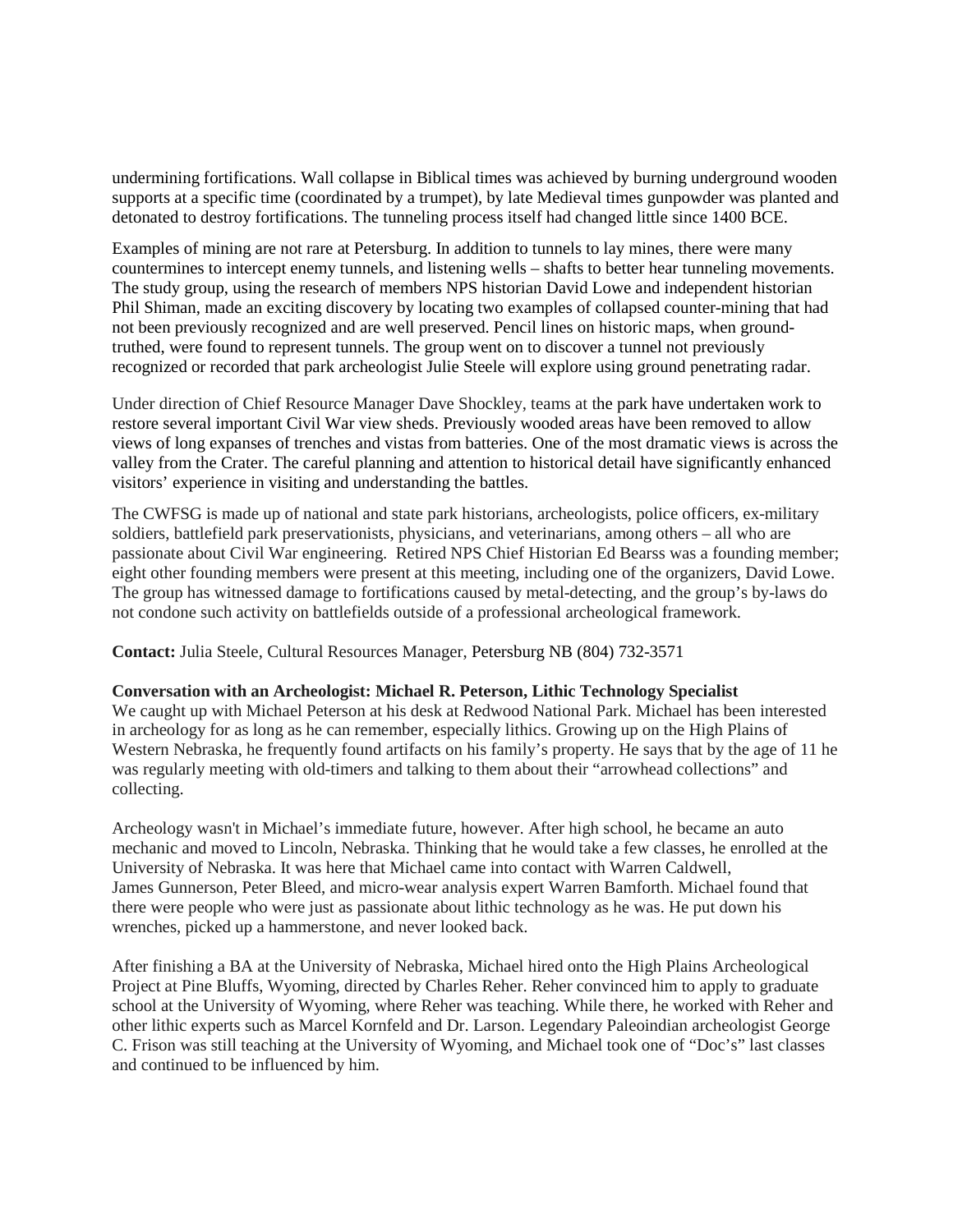

Michael signed on with the USFS after completing his MA, conducting cultural resource inventories on National Forest lands. Then, he obtained a job with the BLM, in Battle Mountain, Nevada. He really enjoyed Great Basin archeology and enjoyed working with Western Shoshone tribal representatives on related projects. When he had an opportunity to study GIS, the BLM gave him a year's leave of absence so he could obtain an MSc in GIS in Spatial Analysis in Archeology at University College London. Michael traveled to England where he was in "flint heaven." He said that he had culture shock when he got there and culture shock when he came back!

Michael then enrolled in the Environmental Dynamics Program at the University of Arkansas, but before attending was offered a job at Redwood National Park, where he has been ever since. While there, he has had the opportunity to work with a wide variety of people and groups. One of his favorite assignments was mapping church walls in Kalaupapa NHP for Superintendent Erika Stein (who also is an archeologist).

Sooner or later, when talking to Michael, the topic turns to lithics and lithic analysis. He has worked on a number of lithic studies, including an analysis of Folsom Complex lithics for his master's thesis. Over the past eight years working for the park, Peterson uses his flintknapping knowledge, skills and abilities for the identification and description of the park's lithic artifacts.

Besides his analytical expertise, Michael is also expert at making stone tools, so expert, in fact, that he was asked to make replicas for a Wyoming archeological display at the Interior Museum in Washington D.C. I asked him how he prevents his replicas from being sold as prehistoric by unscrupulous people. Michael said that he does this in several ways. One way is to control very carefully who he gives his creations to. He also puts a symbol on his replicas with a diamond etching pen that is difficult to remove. Another way is to use flintknapping techniques and special materials to create unique items that cannot be mistaken for prehistoric artifacts.

Michael admits that forgery is a problem; other flintknappers have experimented with dipping their flint tools in SmartWater™ . SmartWater is a liquid that contains a long lasting identifier that is invisible to the naked eye, but is revealed under ultraviolet light.

Michael has also used his lithic expertise in criminal prosecutions. In ARPA cases, a lithic specialty can assist in identifying fakes, determining artifact age, estimating commercial and scientific values, and contributes to developing a cost of site restoration and repair. He is anxious to re-open an ARPA case in the park with NPS Special Agent Todd Swain and others to re-analyze looted obsidian artifacts, and confirm that the stone tools were probably  $20<sup>th</sup>$  century reproductions, but also look into the possibly that the artifacts could be associated with the famous Karuk flintknapper, Ted Orcut.

Michael enjoys demonstrating his flintknapping skills, and volunteers to do demonstrations at local museums and schools. He has given over fifty educational flintknapping presentations for school grades K-12 and has taught lithic analysis and flintknapping at the college level. Flintknapping allows him to promote archaeological resource preservation, while providing entertaining educational activities and, in some cases, cultural tradition revitalization.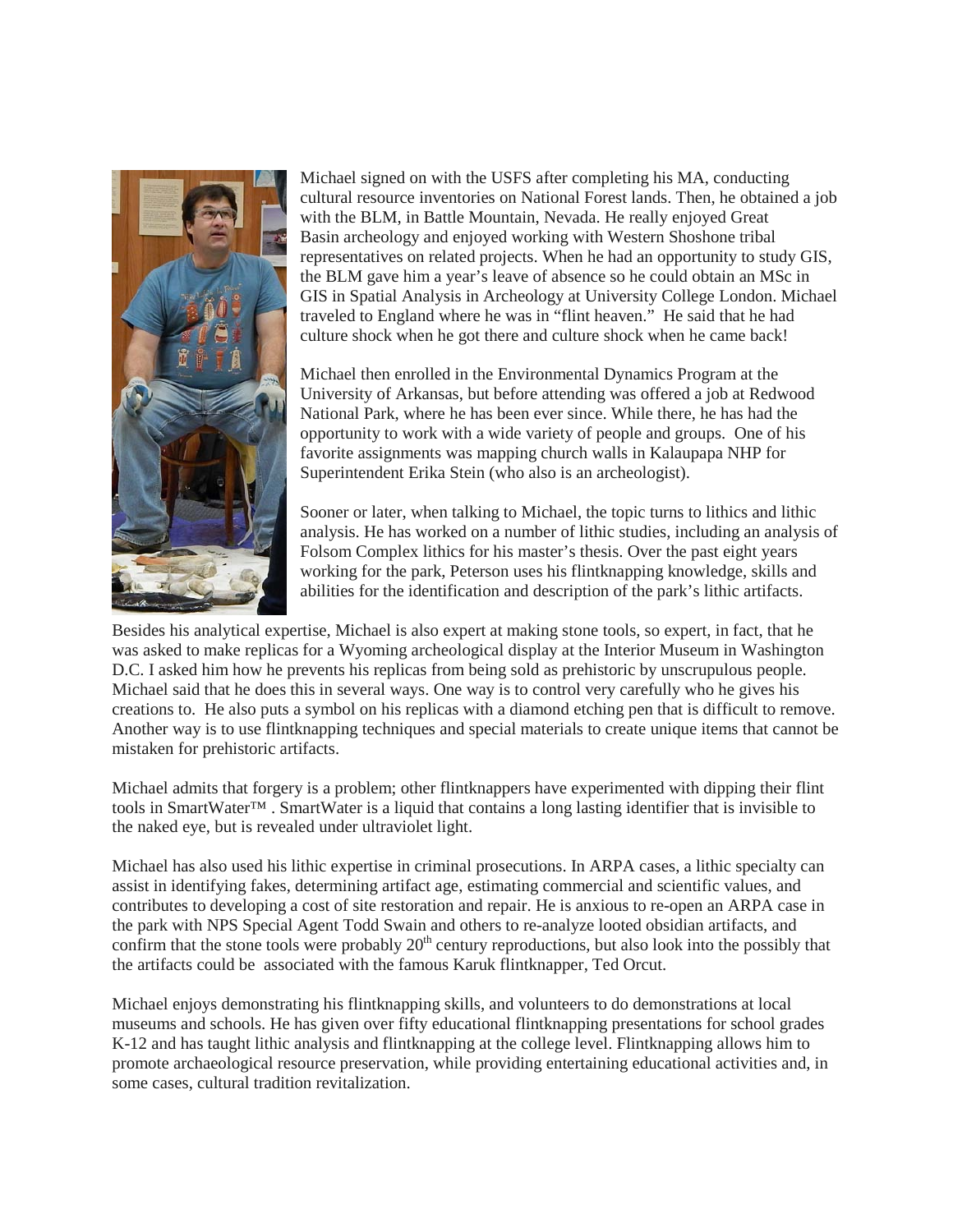Recently, to "celebrate all things archeological" during International Archaeology Day-2013, Peterson gave an educational flintknapping and archeology presentation at the Clarke Museum in Eureka, California. The forum provided a hands-on experience for kids and adults to make and use stone tools. It was also an opportunity to discuss both global and local topics in archaeology and anthropology.

Thanks for talking to us, Michael!

# **NPS Archeologists Author Book about Civil War Archeology**

NPS archeologist Stephen Potter and John Bedell, of the Louis Berger Group, have written a chapter titled "The Sensation of this Week: Archaeology and the Battle of Fort Stevens," for the soon to published book *From These Honored Dead: Historical Archaeology of the Civil War.*

Presenting the best current archeological scholarship on the American Civil War, *From These Honored Dead* shows how historical archeology can uncover the facts beneath myths and conflicting memories of the war. By incorporating the results of archeological investigations, the essays in this volume shed new light on many aspects of the Civil War. Topics include soldier life in camp and on the battlefield, defense mechanisms such as earthworks construction, the role of animals during military operations, and a focus on the conflict in the Trans-Mississippi West. Supplying a range of methods and exciting conclusions, this book displays the power of archaeology in interpreting this devastating period in U.S. history.

Author Clarence R. Geier is professor emeritus of anthropology at James Madison University and coeditor of *Huts and History* and *Archaeological Perspectives on the Civil War*. Retired NPS archeologist Douglas D. Scott ,teaches archeology at the University of Nebraska–Lincoln, and is the author of *Uncovering History: Archaeological Investigations at the Little Bighorn*. Retired director of the Maritime Studies Program at East Carolina University Lawrence E. Babits is coeditor of *The Archaeology of French and Indian War Frontier Forts*.

## **Video News from The Archaeology Channel Focuses on National Parks**

The latest installment of the Video News from The Archaeology Channel (TAC) includes two stories about national parks:

- Divers and snorkelers can tour six shipwrecks on the Maritime Heritage Trail in Biscayne NP.
- In 2011, geophysical instruments maker, Geometrics, teamed with University of Georgia Ph.D. student Dan Bigman to perform a magnetometer survey at Ocmulgee NM to image buried features.

You can see these stories in the March 2014 edition of this monthly half-hour show, available on the streaming-media Web site, The Archaeology Channel as well as on cable TV in cities across the US.

Launched in October 2010, the Video News from TAC has presented 92 stories on archeological topics. VideoNews program details can be found at [www.archaeologychannel.org/video-guide/video-news](http://www.archaeologychannel.org/video-guide/video-news-from-tac-new)[from-tac-new.](http://www.archaeologychannel.org/video-guide/video-news-from-tac-new) The growing list of 26 cable TV stations carrying the show is posted at [www.archaeologychannel.org/video-guide/video-news-from-tac-new/127-hidden-articles/296-video](http://www.archaeologychannel.org/video-guide/video-news-from-tac-new/127-hidden-articles/296-video-news-on-cable-tv)[news-on-cable-tv.](http://www.archaeologychannel.org/video-guide/video-news-from-tac-new/127-hidden-articles/296-video-news-on-cable-tv)

This and other programs are available on TAC at [\(http://www.archaeologychannel.org\)](http://www.archaeologychannel.org/).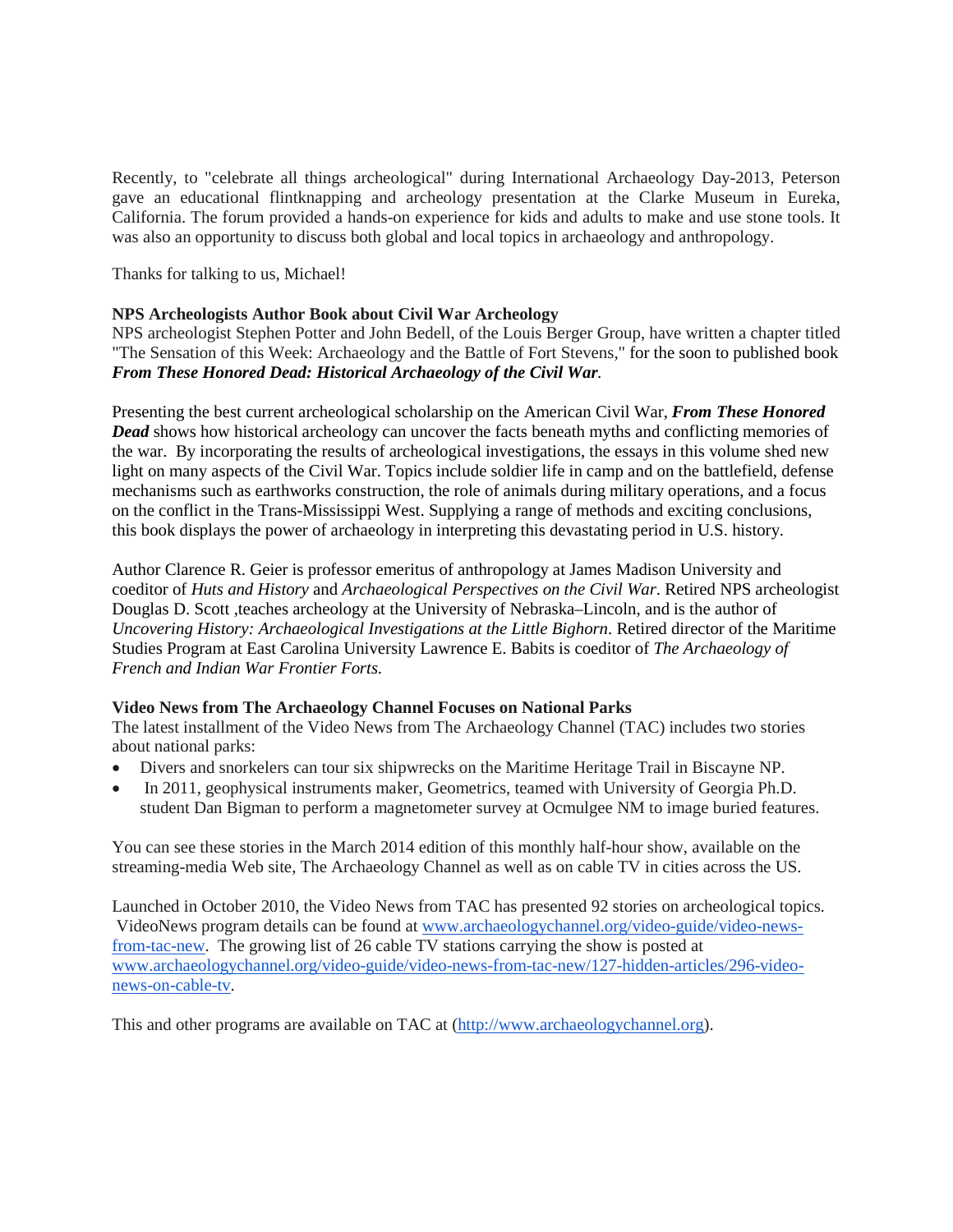### **US Forest Service Integrating Cultural Resources into Wilderness Management**

At the Advisory Council for Historic Preservation Federal Initiatives committee meeting March 6, 2014, USFS Heritage Program Manager Michael Kaczor announced four policy changes to ensure that cultural resources are integrated into USFS wilderness management. Significant changes in policy include:

- Availability of template draft language addressing cultural resources for inclusion in proposed wilderness legislation and agency testimony. Listing in wilderness legislation helps ensure that cultural resources are considered in planning and management.
- A scoring element for cultural resources in the USFS wilderness management performance standard. This actively promotes consideration of cultural resources in planning and management.
- The development of a position paper about cultural resources and wilderness character. The project is coordinated by Ken Straley, USFS representative to the Carhart Center, and Molly Westby from the USFS Rocky Mountain Region.
- Revised USFS wilderness policy direction that emphasizes the necessity for inclusion of cultural resources in wilderness planning and management.

Kaczor intends that all initiatives will be implemented by the end of the fiscal year.

## **SAA Forms Task Force to Address Looting in Reality TV**

The Society for American Archaeology has formed a task force on Metal Detecting of Archaeological Sites in Reality TV. The task force is chaired by Giovanna Peebles, State Archeologist of Vermont (and former SHPO). The task force was formed in late 2013 and will report to the SAA board this Spring. Peebles has been in touch with National Geographic, but the work of the task force extends well beyond the Diggers program. The task force has reached out to metal detector groups, professional archeologists, government regulators, and the general public.

The task force will consider such topics as: (1) The use of metal detectors by non-professional archeologists, (2) Proper ways for metal detector enthusiasts to engage with professional archeologists, and (3) Ethical portrayals of such engagements on TV shows. The task force will prepare a one-page statement for the board's consideration that reflects SAA's position on these reality TV shows.

Independently of the task force, SAA president Jeff Atshul met with National Geographic representatives, including John Francis (VP, Research, Conservation, and Exploration), Charles Parsons (National Geographic Channel), and Abby Greensfelder (Half Yard Production; producers of Diggers). During the meeting, Atshul restated SAA's positions on looting and public education. In brief these are:

- SAA supports public engagement in archaeology.
- SAA believes that the most successful forms of public engagement is for nonprofessionals to work with professional archeologists in contexts that produce information that benefits all publics.
- SAA is strongly against looting of archeological sites and opposes media presentations that glorify or endorse such practices.

Atshul and representatives discussed ways to modify the show to meet SAA's positions.

#### *By Jeff Atshul, SAA President*

#### **California BLM Nabs Man for Archeological Vandalism**

In a plea agreement with the Mono County District Attorney's Office, resident Howard Walters pleaded guilty to one charge of misdemeanor vandalism and was ordered to pay \$3,823 in restitution to the BLM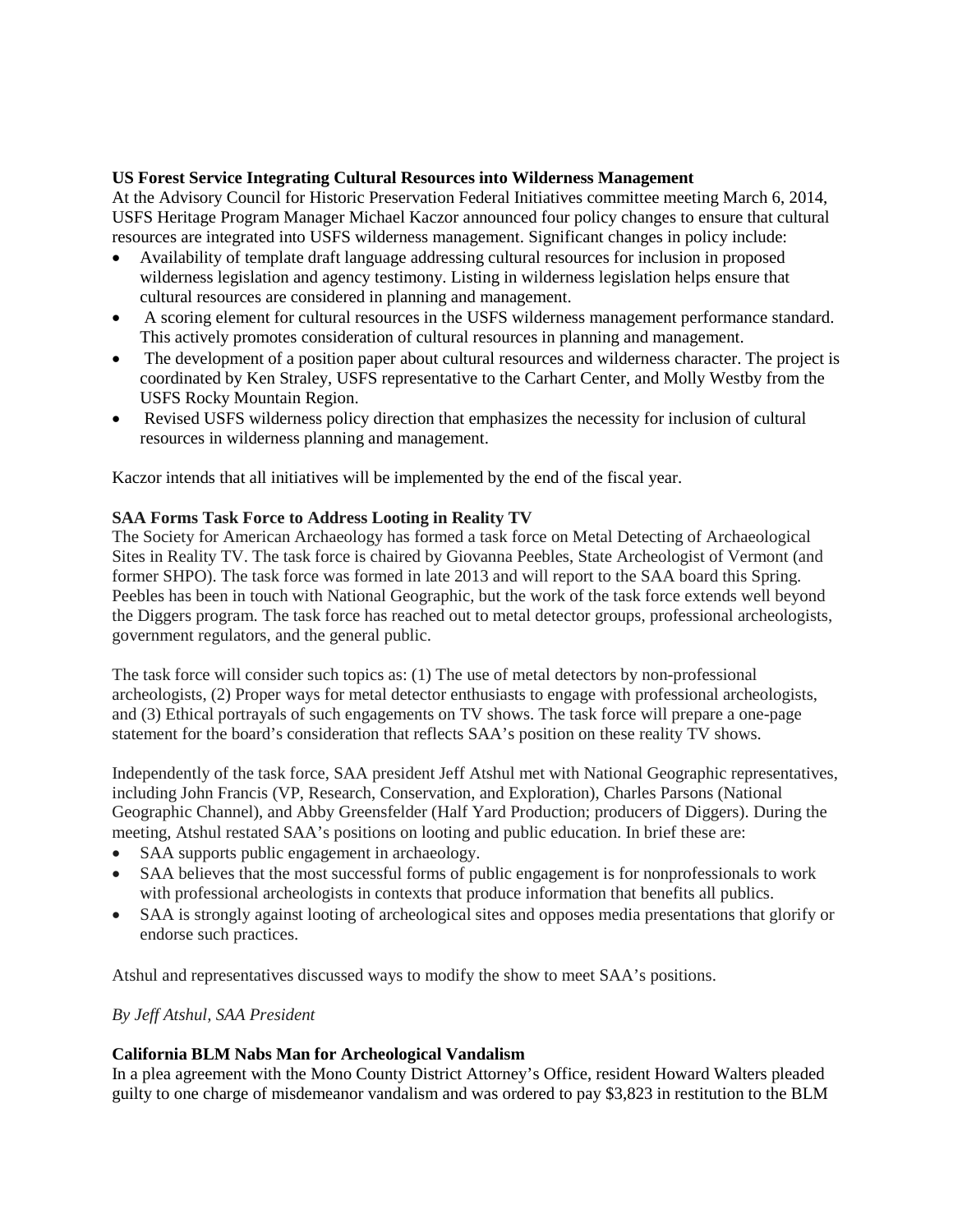after he damaged a cultural site in the Chalfant area. Law enforcement rangers and archeological staff from the BLM Bishop Field Office opened an investigation into the damage of a cultural resource site in the Chalfant Valley in January 2014 after rangers received a report of a man digging in the area.

BLM Field Office Manager Steve Nelson said law enforcement caught Walters digging in a known historic site and had illegally collected artifacts in his possession. The damage took place on public and Los Angeles Department of Water and Power lands in Mono County. Officers from several agencies served a search warrant on the Walters home and seized additional artifacts that the BLM says had been illegally taken from public lands.

## **BLM Investigate Graffiti at Historic Hidden Cave in Nevada**

BLM officials are offering a \$1,000 reward for information about the person who spray-painted phrases including "I love Rachael" at an archeological site east of Fallon, Nevada. The graffiti was found inside and outside Hidden Cave. Thousands of artifacts have been found at the cave, which archeologists say was used by humans from 800 to 5,000 years ago. Authorities say they've also found bullet holes in the informational kiosk and damage to interpretive sites and lighting.

BLM archeologist Jason Wright says this is the first instance of modern vandalism to the cave, and it is "most disrespectful." He says the act is a felony punishable by up to 10 years in prison.

Public tours to Hidden Cave are temporarily suspended while law enforcement investigates.

**Projects in Parks:** is taking a break this month.

## **Slightly Off-Topic: Star Wars dubbed in Navajo**!

There are dozens of alien languages spoken by at least as many different life forms in "Star Wars: A New Hope," but when you remove the English something sweet happens: The film's familiar images and sounds become almost new. To experience "Star Wars" in an unfamiliar but beautiful language is to appreciate how much care and ingenuity went into its design. To see it with English subtitles is to appreciate the one aspect its creator has never been celebrated for, the dialogue.

Sponsored by the Navajo Native Museum, Ellyn Stern Epcar oversaw roughly 70 voice actors representing 5 distinct Navajo dialects enacting the story of rebel fighters at war with an evil galactic empire. All the resonances you might imagine emerge from this take. When Luke Skywalker discovers the charred remains of his family, massacred by Imperial Storm Troopers, the scorched earth policy of 19th Century American Indian fighters comes to mind. When Obi-Wan Kenobi tutors Luke on the ways



of the Force, it evokes the generic Native American mysticism we know from pop culture (even though actual Navajo religious beliefs are more sophisticated and subtle than "Stretch out with your feelings"). The Imperial Commanders seem to speak in a harsher dialect. The Storm Troopers retain their thankless cannon fodder status. And then there's Darth Vader: James Earl Jones's Vader balanced malevolence and mellifluousness but Navajo Vader's thunderous voice is simply terrifying.

The nicest surprise is how C-3PO, voiced this time by a woman, becomes a soulful and complex bundle of tensions and contradictions. 3PO respectfully gathers the bodies of slaughtered Jawa for burning in one scene, but later hisses, "I can't abide those